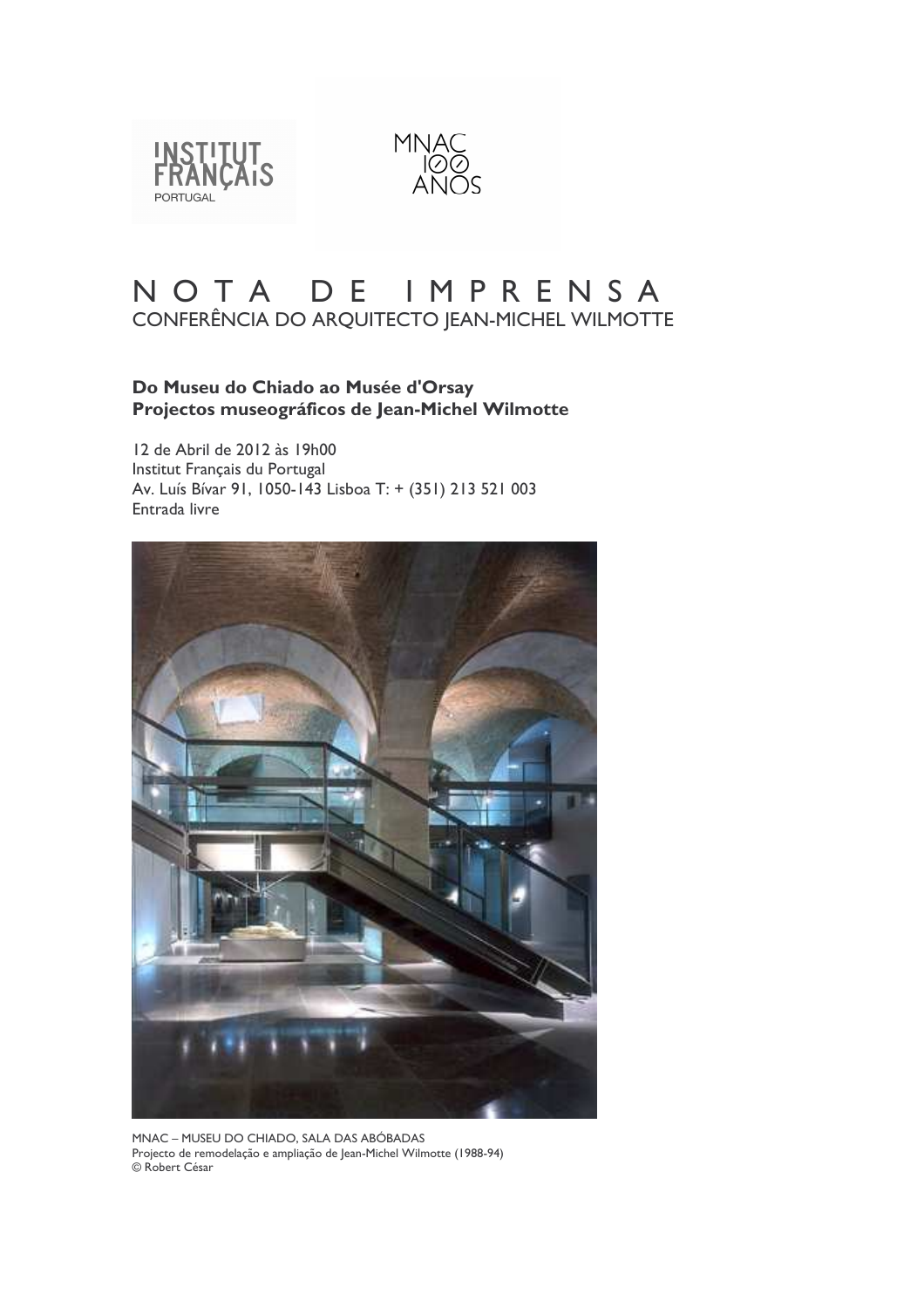O Institut Français du Portugal realiza, a partir do mês de Abril de 2012 e até à Trienal de Arquitectura de Lisboa, em Outubro de 2013, uma série de encontros sobre arquitectura contemporânea francesa. A arquitectura será, assim, o fio condutor da programação durante este período, que integrará conferências, exposições e eventos diversos com ligação ao tema, tais como o ScenaLisboa 2012, cuja sessão de abertura terá lugar no próximo dia 19 de Abril, no Instituto.

Também em 2012, o Museu Nacional de Arte Contemporânea - Museu do Chiado, completa o ciclo de comemorações dos seus 100 anos de existência e, neste contexto, as duas instituições, Institut Français du Portugal e MNAC - Museu do Chiado, associam-se, convidando o arquitecto francês Jean-Michel Wilmotte para a conferência inaugural desta série de encontros em torno da arquitectura contemporânea francesa. A conferência, intitulada "Do Museu do Chiado ao Musée D'Orsay: Projectos museográficos de Jean-Michel Wilmotte", centra-se num conjunto de intervenções em espaços museológicos emblemáticos, partindo do projecto de remodelação e ampliação do Museu do Chiado (1988-94), que será analisado criticamente e considerado em confronto com outras obras, incluindo a recente renovação do Museu de Orsay, concluída em 2011.

## **Contactos imprensa:**

Institut Français du Portugal Margarida Antunes da Silva margarida.silva@ifp-lisboa.com 21 311 14 27

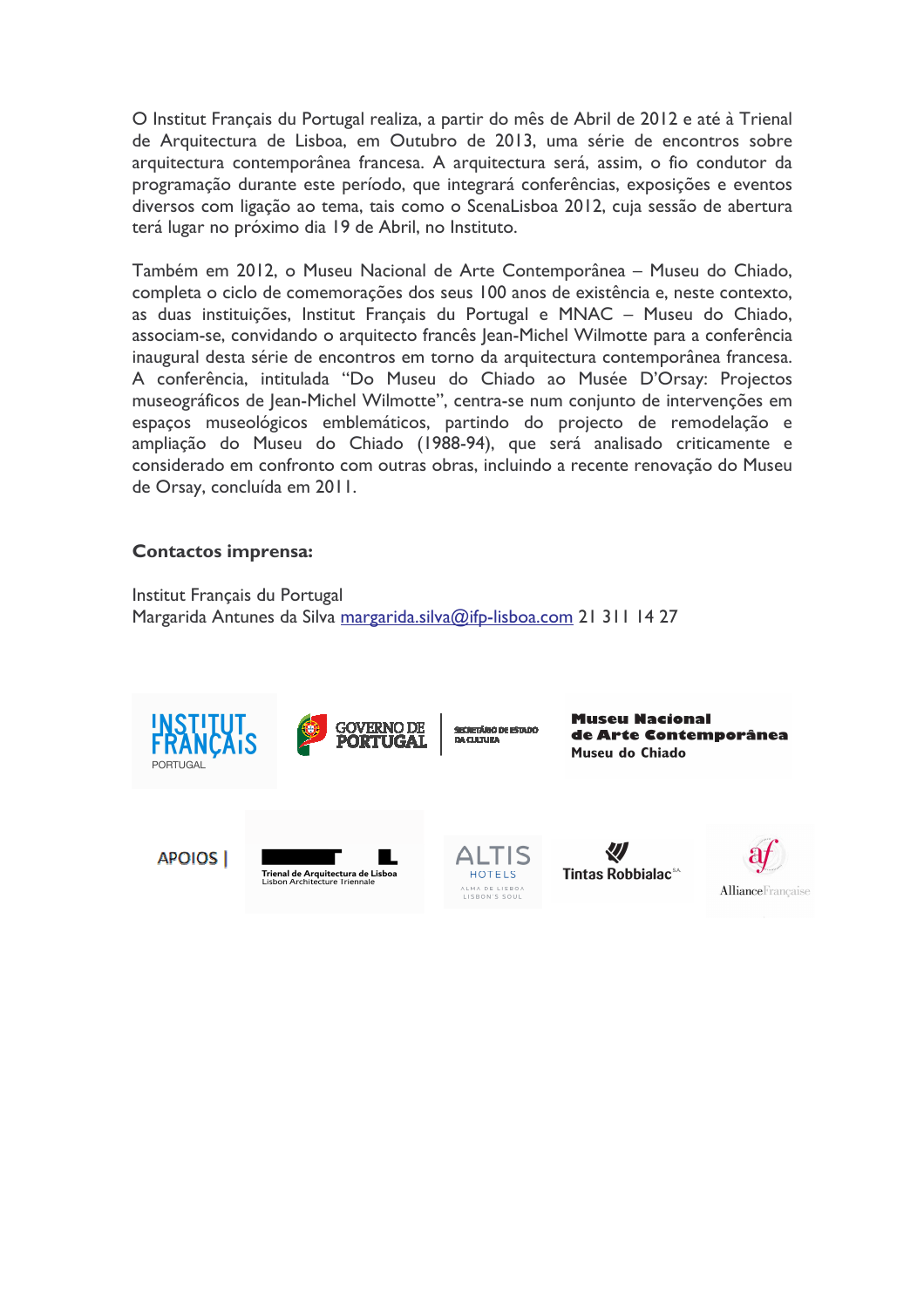#### **Jean Michel Wilmotte**

Nascido em 1948, Jean-Michel Wilmotte estudou Arquitectura de Interiores no Instituto Saint-Luc, em Bruxelas, e na Escola Camondo, em Paris, onde concluiu a sua formação em 1973. Em 1975 cria a sua agência, em Paris, e embora mantenha sempre uma actividade profissional ligada à arquitectura de interiores, decide ampliar os seus estudos em Arquitectura o que, a partir de 1993, lhe permite trabalhar em projectos de maior escala.

Com 197 colaboradores de 40 origens diferentes, a agência Wilmotte & Associes S.A. tem hoje uma dimensão internacional, actuando em cinco áreas fundamentais urbanismo, arquitectura, arquitectura de interiores, design e museografia – com uma atenção ao contexto e ao pormenor que lhe permite intervir em projectos de diferentes escalas e programas. Cada projecto é tratado com uma exigência extrema e uma preocupação permanente de integração e de respeito pelo meio ambiente.

Quase 30 anos depois da sua criação, a agência continua sediada em Paris (com quatro localizações), tendo também escritórios em Sophia-Antipolis (sudeste da França), Londres, Turim, Seul e Doha. De acordo com um estudo realizado pela revista britânica Building Design a agência está, desde 2010, entre as 100 maiores agências de arquitectura do mundo. Paralelamente, foi criada, em 2005, a Fundação Wilmotte, com o objectivo de promover a criação contemporânea, apoiando e incentivando os jovens arquitectos através da atribuição do Prémio W.

> www.fondation-entreprise-wilmotte.fr www.wilmotte.com

## Projectos para museus

O trabalho de Jean-Michel Wilmotte tem-se distinguido nos domínios da arquitectura de museus e da museografia, sendo que, em muitos casos, os seus projectos museográficos correspondem a processos de reabilitação de património.

Para além de construções concebidas de raiz para programas museológicos, destacamse as intervenções de renovação de museus preexistentes, principalmente em França, mas também em vários outros países. Neste vasto conjunto de projectos museográficos, salientam-se, entre outros, o Museu de Belas-Artes de Nîmes (1987) e o Museu de Belas-Artes de Lyon (1997), o Museu da Moda, em Marselha (1993), o Museu San Domenico, em Forli, Itália (2006), o Museu de Arte Contemporânea UCCA, em Pequim (2007), o Museu de Arte Islâmica de Doha, Qatar (2007), a renovação de várias alas (Richelieu, Rohan, Arts Premiers) do Museu do Louvre (1990-2000) ou, mais recentemente, a intervenção no Rijksmuseum, em Amesterdão (em curso), o Museu Lalique, em Wingen-sur-Moder (2011) ou a renovação do Museu de Orsay (2011).